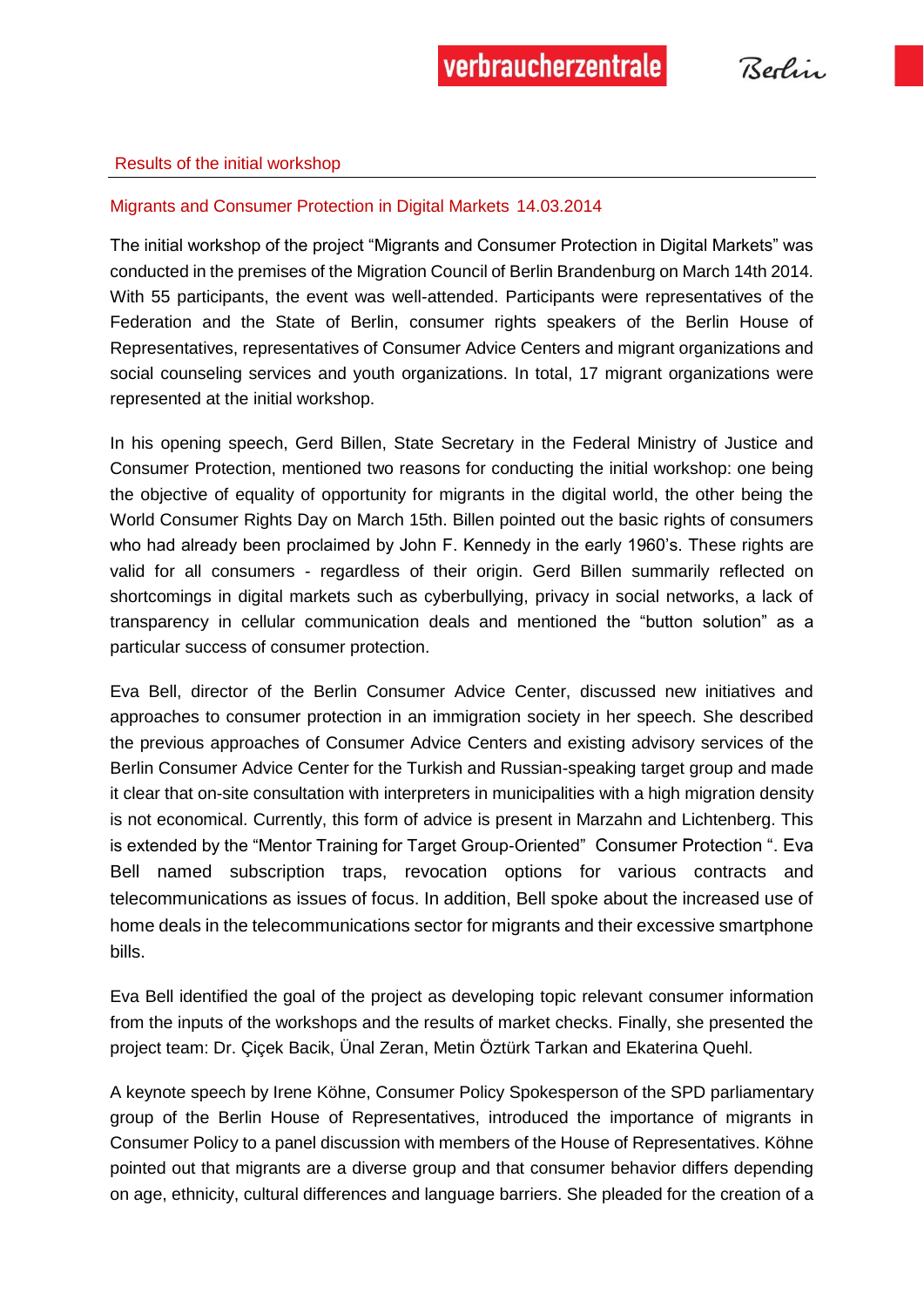nationwide database in which the consumer behavior of different target groups can be recorded more accurately in order to respond to their specific needs more precisely.

## Podium discussion

Also participating in the podium discussion were Claudio Jupe, Consumer Policy Spokesperson of the CDU parliamentary group, Dr. Turgut Altuğ, Spokesperson for Environmental and Consumer Protection of the Bündnis90/Die Grünen parliamentary group, Dr. Klaus Lederer, Consumer Affairs Spokesperson for The Left parliamentary group and Fabio Reinhardt, Spokesperson for Integration of the Pirate Party parliamentary group and Chairman of the Committee on Digital Management, Data Protection and Freedom of Information in the Berlin House of Representatives. The participants of the podium discussion were in agreement that the topic "Migrants and Consumer Protection in Digital markets" required intensive research - if possible with scientific support - and that this was difficult to implement due to lack of resources. All participants of the podium calling for stronger consumer education of migrants in the digital markets and reaffirmed that the services in this area had to be expanded.

Irene Köhne underlined the importance of volunteer work in consumer education. Köhne emphasized that the removal of existing barriers in the consumer advice of migrants was important. The consumer education of migrants should be based on two pillars: Firstly multipliers should take the consumer information into the communities and, secondly, the outreach of consumer protection should be extended. Claudio Jupe supported Köhne's view that the voluntary commitment to develop consumer awareness plays an important role. He stressed that financial resources for consumer advice centers had been increased in the past few years. Additional funds were difficult to enforce, given the debt of the Berlin budget. His conclusion was: "Education, research, money".

The deputy of Bündnis 90/Die Grünen (The Greens), Turgut Altuğ, spoke of the need to involve migrant organizations in the dissemination of information. Altuğ reported on the applications already made by his parliamentary group for consumer education. Altuğ took the view that the education of migrants as consumers is not only a social problem, and that the companies should also be called upon for education.

Klaus Lederer recommended to merge all the resources in this field (and not only from Hamburg, Berlin and Bremen) in order to exploit synergies for other target groups afterwards. He emphasized the need for additional financial resources for such projects and was convinced that these resources are to be found both the federal government as well as the state.

Fabio Reinhardt of the Pirate Party urged first of all to find out what advisory needs migrants have as regards content. He supported the proposal of a research database and referred to the Diversity Monitor, made and used in Vienna.

Reaction from the audience to the podium discussion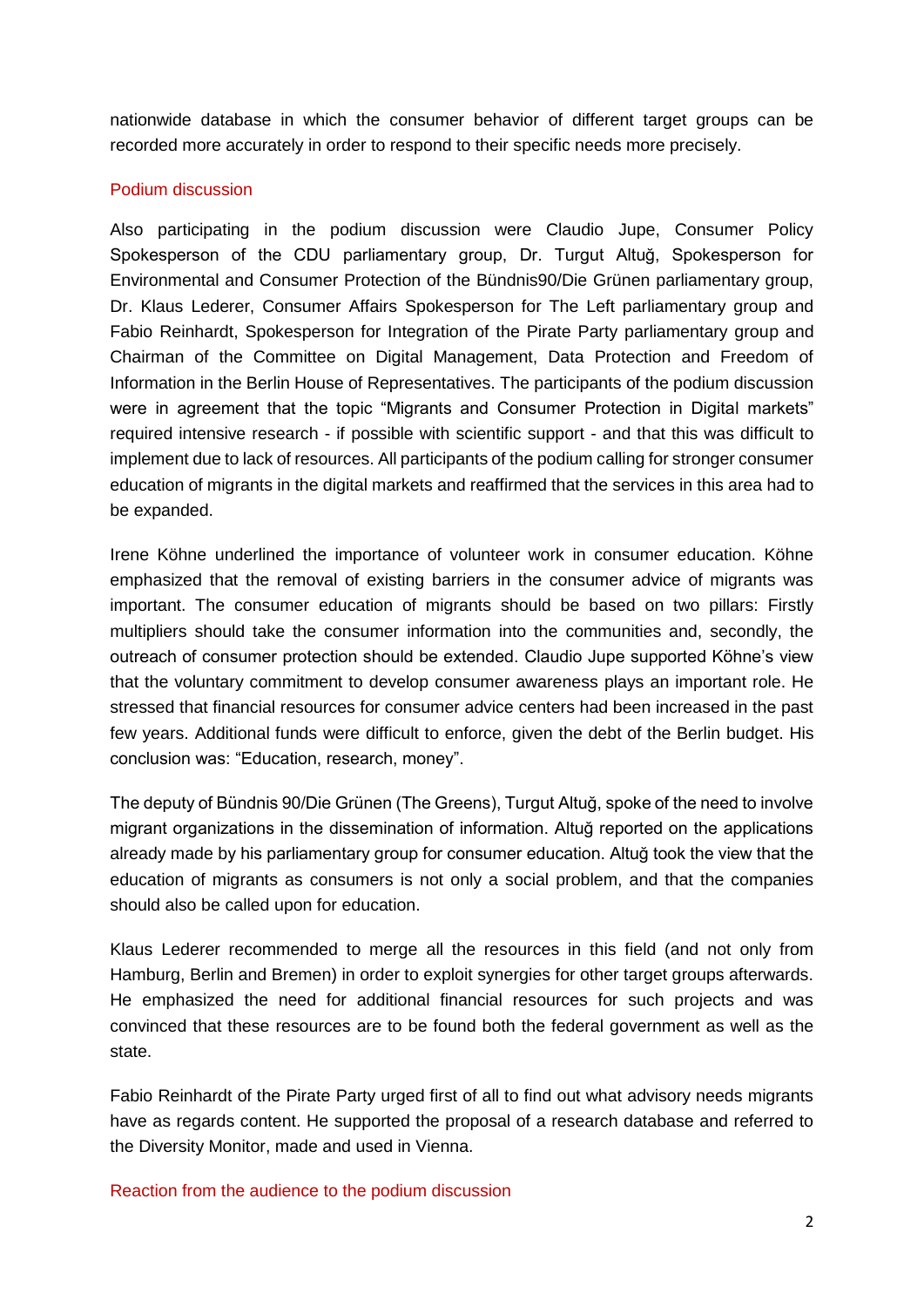Mustafa Doğanay, spokesman for the Turkish Union in Berlin-Brandenburg and Workers' Welfare Federal Association worker, explained that he had only a part-time position as a Workers' Welfare Federal Association worker. Associations and counseling centers lacked both the time and the staff to conduct counseling of migrants on specific topics. He criticized the political representatives for putting such an important task as the consumer education of migrants on the shoulders of volunteers.

Beata Waldek, Work and Life, DGB/VHS, also referred to the lack of capacity of the associations, which are active in giving advice. She emphasized that the DGB/VHS offers a total of 4 counseling centers in Berlin in 10 languages. Waldek spoke in favor of expanding the services of counseling centers. But as there is a shortage of staff in social counseling centers everywhere, consumer education should be located primarily at the Consumer Advice Centers.

Dr. Hans Willi Weinzen, Head of Division at the Senate Department for Justice and Consumer Protection, pointed out that the annual subsidy amount for Consumer Protection in Berlin has been increased in recent years after a drastic cut in 2004.

## Results from the workshop

Questions in the three workshops:

Internet/Radio and Television, Data Protection and Mobile Communication and the Fixed-Line Network:

- 1. What main problems do migrants have from the point of view of consumer rights?
- 2. What important potential solutions could there be?
- 3. How can consumer information be brought to the target groups?

# "Internet/Radio and Television" Workshop

Eight participants took part in this workshop. The complexity of general terms and conditions and elusive conditions of use in online trading were regarded by the participants as main problems for migrants. Due to lack of representation in public service television and radio stations, migrants have switched to stations of their former homeland. The main problem was seen as a lack of lines of communication over which information which is already available can be transported to the target group. The participants suggested the following solutions: varied offerings and more diversity in the mass media as well as stricter controls with safety checks and certification of enterprises (according to consumer friendliness), introduction of "market guardians" and consumer-friendly laws. From the perspective of the participants, consumer information can be taken directly to these target groups via associations, religious institutions, and (digital) media and social networks.

#### "Data Protection" Workshop